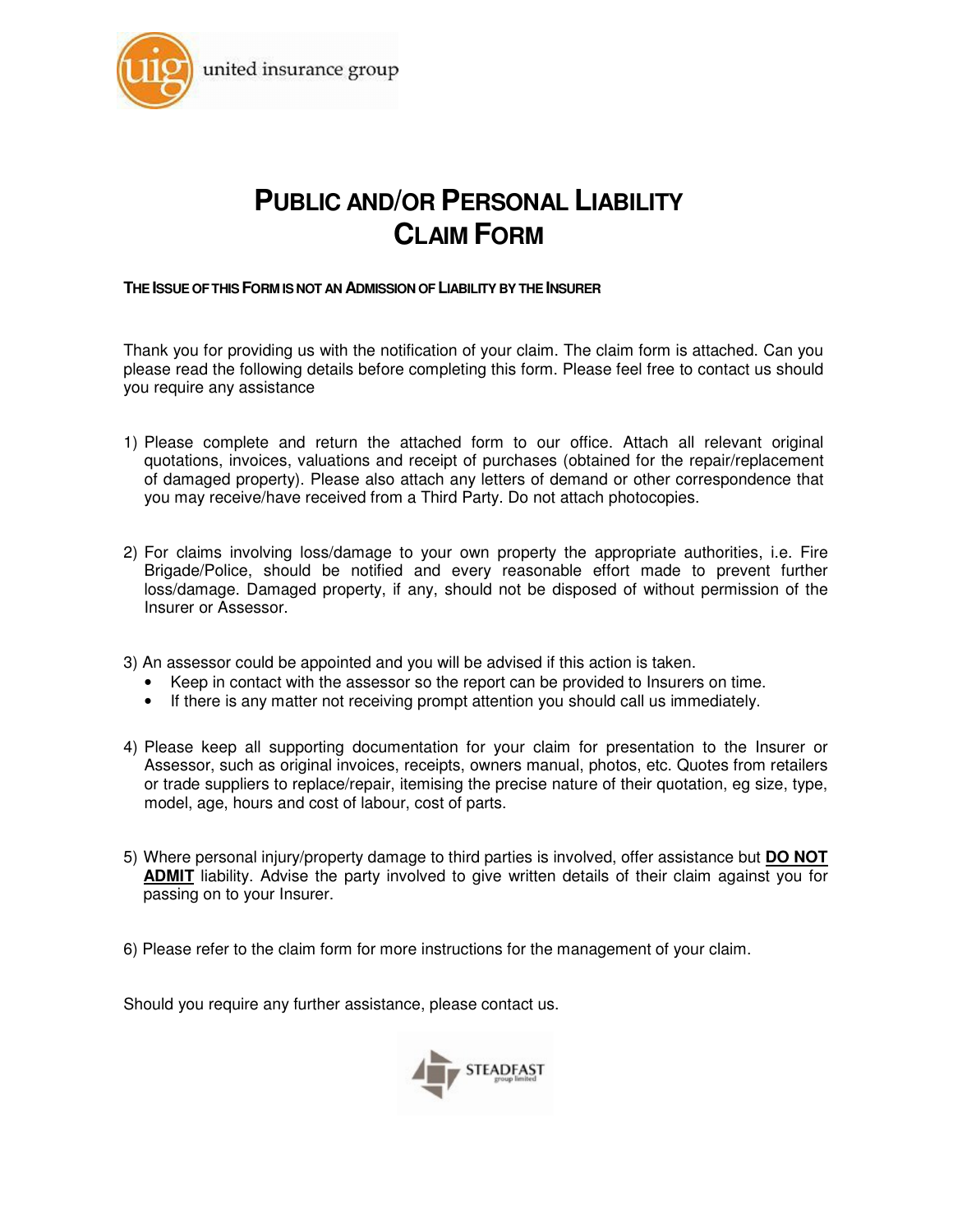

#### **PUBLIC AND/OR PERSONAL LIABILITY CLAIM FORM**

#### **THE ISSUE OF THIS FORM IS NOT AN ADMISSION OF LIABILITY BY THE INSURER**

**Policy # :** 

**Claim # :** 

Please complete and return this claim form as soon as possible, so that your claim will receive prompt consideration by the Insurers.

PLEASE NOTE

- 1. If anyone holds you responsible for their accident/injury, insist their claim must be in writing.
- 2. Any communication received must be forwarded to us immediately.
- **3. Do Not Admit Liability**
- 4. If there is insufficient space or further comment on any area is considered necessary, please use additional pages.

| <b>THE INSURED</b> |  |
|--------------------|--|
|                    |  |

|                                                                         | Surname __________________________Other Names ______________________________Mr,Mrs,Miss,Ms                                                                                                                                      |                       |
|-------------------------------------------------------------------------|---------------------------------------------------------------------------------------------------------------------------------------------------------------------------------------------------------------------------------|-----------------------|
|                                                                         |                                                                                                                                                                                                                                 |                       |
|                                                                         |                                                                                                                                                                                                                                 | Post Code ___________ |
|                                                                         |                                                                                                                                                                                                                                 |                       |
|                                                                         |                                                                                                                                                                                                                                 |                       |
|                                                                         |                                                                                                                                                                                                                                 |                       |
|                                                                         | Email _________________________________Contact Name ____________________________                                                                                                                                                |                       |
| Are you registered for GST?<br>No $\Box$ Yes $\Box$ > What is your ABN? |                                                                                                                                                                                                                                 |                       |
|                                                                         | Have you claimed an input tax credit on the GST amount applicable to this policy?<br>No $\Box$ Yes $\Box$ > Is the amount claimed less than 100% No $\Box$ Yes $\Box$ > Specify amount<br>Of the GST applicable to the premium? | $\%$<br>claimed:      |
| less than 100%                                                          | Are you entitled to claim an input tax credit for the repairs or replacement of the vehicle?<br>No $\Box$ Yes $\Box$ > Is the amount claimable $\Box$ No $\Box$ Yes $\Box$ > Specify amount                                     | $\%$<br>claimed:      |

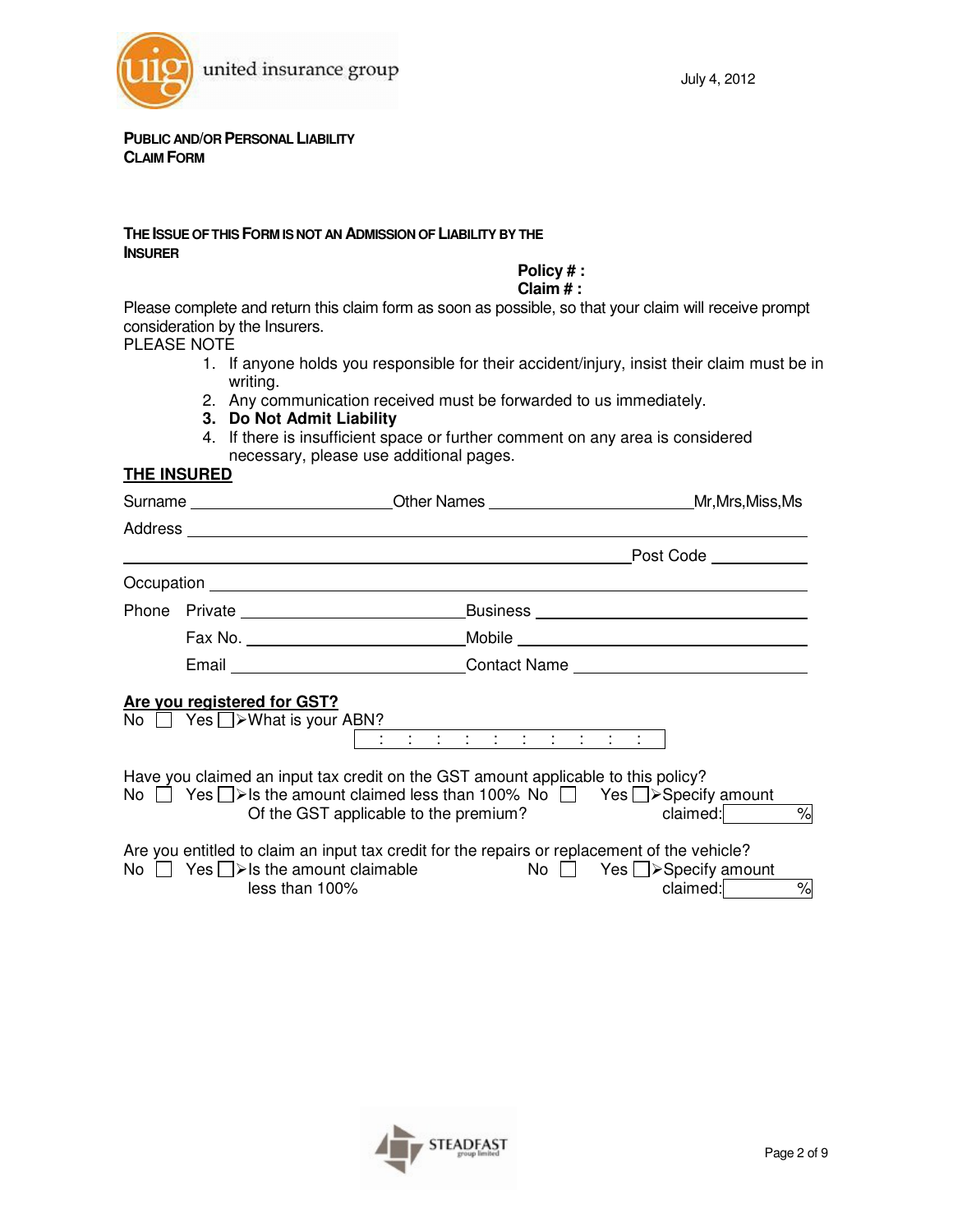

# **THIRD PARTY**

|                                                      | <u>Post Code</u> |                                            |            |
|------------------------------------------------------|------------------|--------------------------------------------|------------|
|                                                      |                  |                                            |            |
|                                                      |                  |                                            |            |
| <b>PARTICULARS OF ACCIDENT/INCIDENT</b>              |                  |                                            |            |
| Date of accident/incident _____/ _____/              |                  | Time _____________ a.m. $/ p.m.$           |            |
|                                                      |                  |                                            |            |
|                                                      |                  |                                            |            |
|                                                      |                  |                                            |            |
| <b>HOW REPORTED</b>                                  |                  |                                            |            |
|                                                      |                  |                                            |            |
| By Whom (Name) <u>example and the set of Address</u> |                  |                                            |            |
|                                                      |                  |                                            |            |
|                                                      |                  |                                            |            |
|                                                      |                  |                                            |            |
|                                                      |                  |                                            |            |
|                                                      |                  |                                            |            |
| If reported in person, was he/she on own?            |                  | $\mathsf{No} \,\bigsqcup$                  | Yes $\Box$ |
|                                                      |                  |                                            |            |
|                                                      |                  |                                            |            |
|                                                      |                  | <b>Exercise Postcode Exercise Postcode</b> |            |

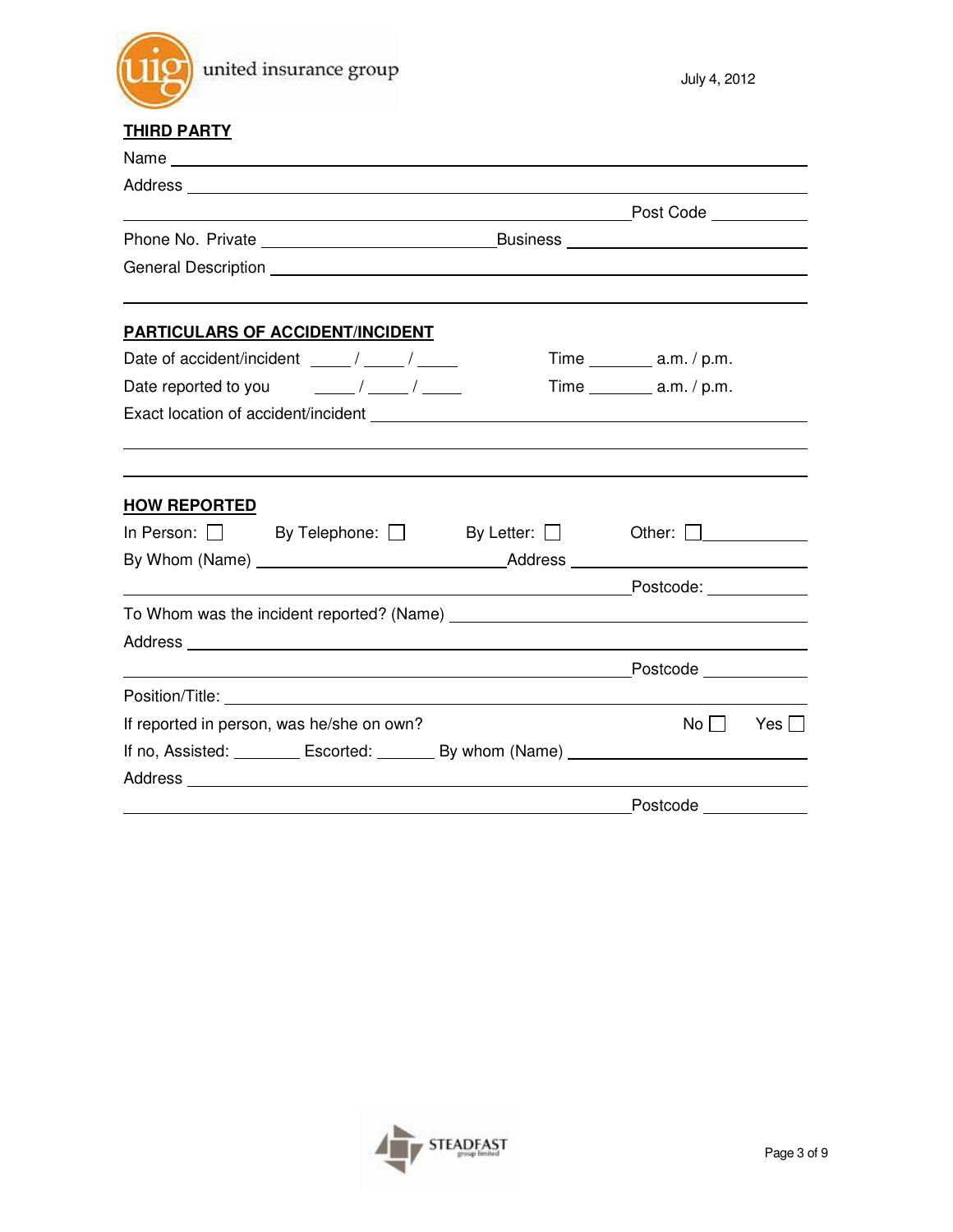

Describe the incident or accident in as much details as possible: \_\_\_\_\_\_\_\_\_\_\_\_\_\_

Have you admitted responsibility in any way? \_\_\_\_\_\_\_\_\_\_\_\_\_\_\_\_\_\_\_\_\_\_\_\_\_\_\_\_\_\_\_\_\_\_\_

|  |  |  | If "yes", give details: |  |
|--|--|--|-------------------------|--|
|--|--|--|-------------------------|--|

# **CAUSE**

Was the accident due to:

1. BY THE ACTIONS OF ANY INDIVIDUAL  $N_0 \Box$  Yes  $\Box$ 

If yes, their name, address and relationship to you (i.e. Claimant, employee, member of your family)

| Name        | Address | Relationship |
|-------------|---------|--------------|
|             |         |              |
|             |         |              |
|             |         |              |
|             |         |              |
|             |         |              |
| Reason why? |         |              |

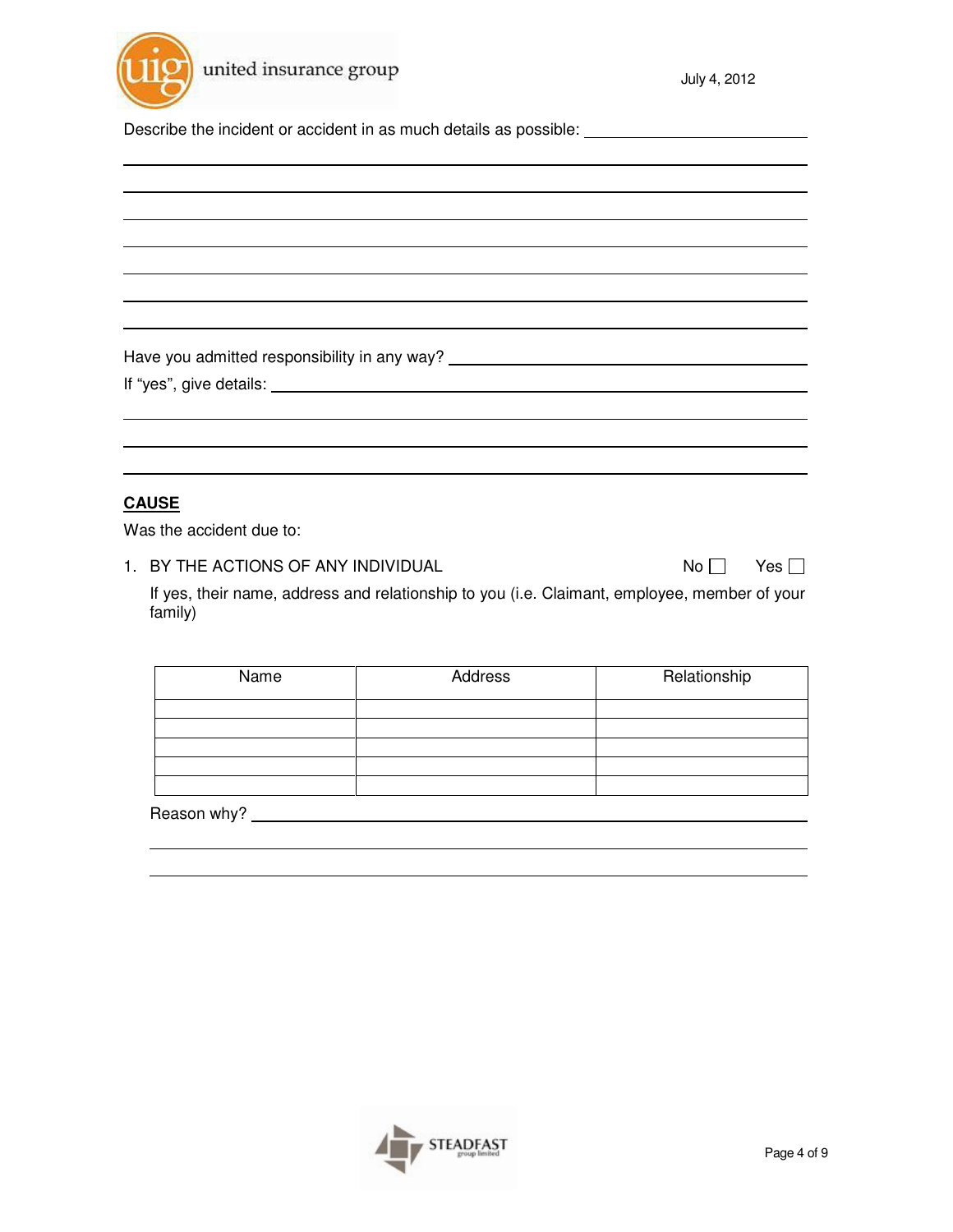|    | united insurance group                                                                                                                                                                                                         | July 4, 2012         |                  |
|----|--------------------------------------------------------------------------------------------------------------------------------------------------------------------------------------------------------------------------------|----------------------|------------------|
| 2. | <b>PROPERTY</b>                                                                                                                                                                                                                |                      |                  |
|    | Do you own the property?                                                                                                                                                                                                       | No II                | Yes              |
|    | If "no", state the name and address of owner ___________________________________                                                                                                                                               |                      |                  |
|    | Do you occupy the property                                                                                                                                                                                                     |                      | $No$     Yes     |
|    | If "no", state the name and address of the tenants and type of tenancy ________________                                                                                                                                        |                      |                  |
|    | Had any notice been given of any defect or hazard by your agents or tenants                                                                                                                                                    |                      | No     Yes       |
|    | If "yes", state date notified: $\frac{1}{\sqrt{2\pi}}$ / $\frac{1}{\sqrt{2\pi}}$                                                                                                                                               |                      |                  |
|    |                                                                                                                                                                                                                                |                      |                  |
|    | What details were notified? The state of the state of the state of the state of the state of the state of the state of the state of the state of the state of the state of the state of the state of the state of the state of |                      |                  |
|    | What type of property caused the accident (Eg. Defect in property or spillage of some<br>substance)                                                                                                                            |                      |                  |
| 3. | <b>PLANT OR EQUIPMENT</b>                                                                                                                                                                                                      | $No$ $\vert \ \vert$ | Yes $\Box$       |
|    | If "yes" describe plant or equipment and its uses: _____________________________                                                                                                                                               |                      |                  |
| 4. | <b>MOTOR VEHICLE</b>                                                                                                                                                                                                           | No <sub>1</sub>      | Yes <sub>1</sub> |
|    |                                                                                                                                                                                                                                |                      |                  |
|    | Registration Number: University of the Contract of the Contract of the Contract of the Contract of the Contract of the Contract of the Contract of the Contract of the Contract of the Contract of the Contract of the Contrac |                      |                  |
|    |                                                                                                                                                                                                                                |                      |                  |
|    | Address:                                                                                                                                                                                                                       |                      |                  |
|    |                                                                                                                                                                                                                                | Postcode _________   |                  |
|    |                                                                                                                                                                                                                                |                      |                  |
|    |                                                                                                                                                                                                                                |                      |                  |
|    |                                                                                                                                                                                                                                | Postcode _________   |                  |
| 5. | <b>ANIMAL</b>                                                                                                                                                                                                                  | $No$                 | Yes $\Box$       |
|    |                                                                                                                                                                                                                                |                      |                  |
|    |                                                                                                                                                                                                                                |                      |                  |
|    | Is the animal normally confined behind fences?                                                                                                                                                                                 | No.                  | Yes I            |
|    | Has the animal been involved in any similar incidents?                                                                                                                                                                         | No                   | Yes              |

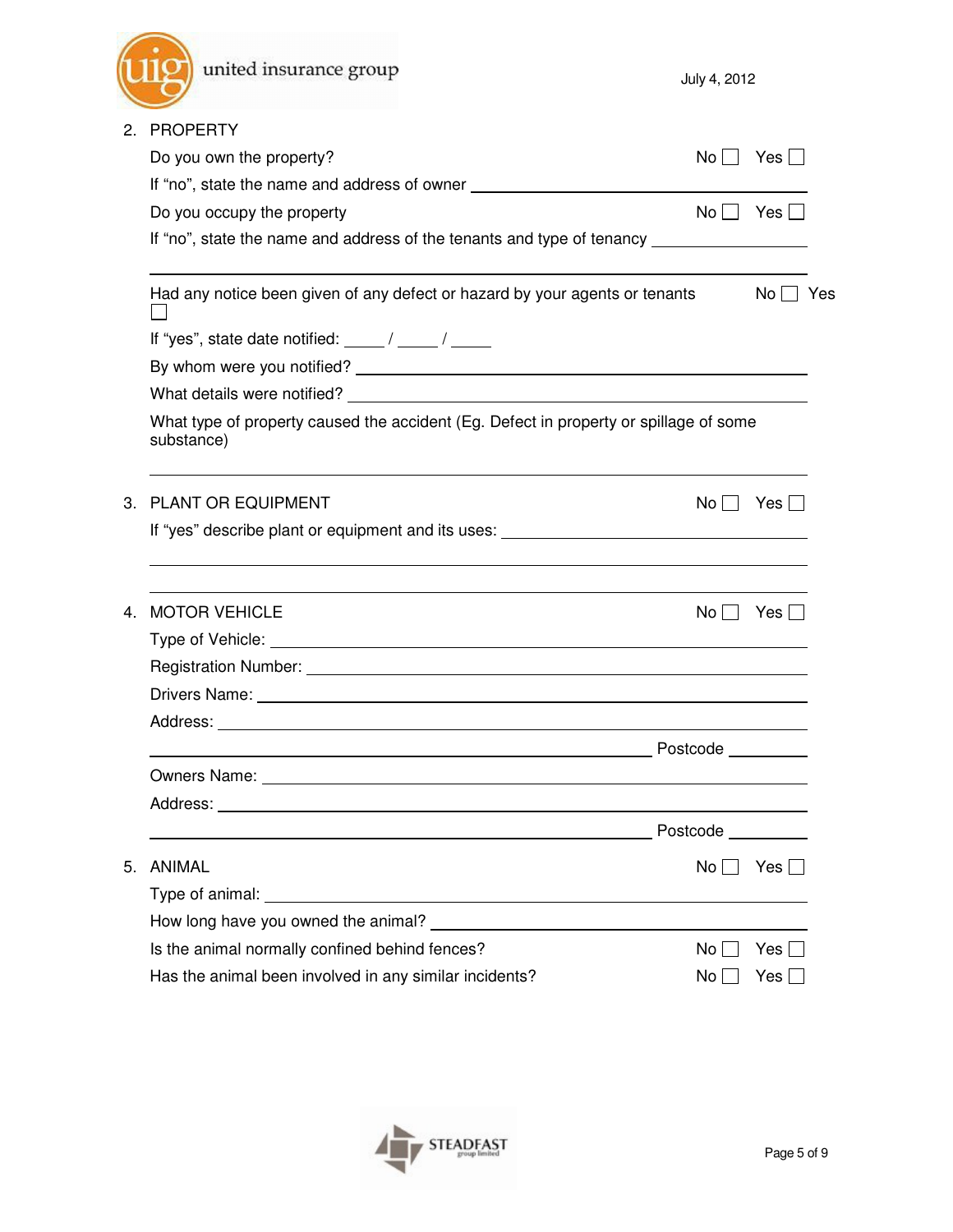

# **CONDITIONS**

| <b>Type of Footwear:</b>                                             |  | <b>Was Third Party:</b>                                                     |                                      | Lighting:                                                  |                                     |
|----------------------------------------------------------------------|--|-----------------------------------------------------------------------------|--------------------------------------|------------------------------------------------------------|-------------------------------------|
| <b>Flat Shoes</b><br><b>High Heels</b><br>Thongs<br>Other            |  | <b>Carrying Parcels</b><br><b>Wearing Spectacles</b><br>Using Cane/Crutches | Yes<br>No.<br>Yes<br>No<br>Yes<br>No | Excessive<br>Inferior<br>Satisfactory                      | Yes<br>No<br>Yes<br>No<br>Yes<br>No |
| <b>Walking Surfaces:</b>                                             |  |                                                                             |                                      | If child involved:                                         |                                     |
| Wet<br>Dirty                                                         |  | <b>Broken</b><br>Worn                                                       |                                      | Was he/she accompanied by an<br>adult at time of accident? |                                     |
| Uneven                                                               |  | Torn                                                                        |                                      |                                                            | Yes<br>No                           |
| <b>TREATMENT</b>                                                     |  |                                                                             |                                      |                                                            |                                     |
| Was treatment given at the scene of the accident<br>No<br>Yes $\Box$ |  |                                                                             |                                      |                                                            |                                     |
|                                                                      |  |                                                                             |                                      |                                                            |                                     |
|                                                                      |  |                                                                             |                                      |                                                            |                                     |
| Postcode                                                             |  |                                                                             |                                      |                                                            |                                     |
| How severe was the injury in your opinion:                           |  |                                                                             |                                      |                                                            |                                     |
| Major<br><b>Trivial</b><br>Minor<br>Serious                          |  |                                                                             |                                      |                                                            |                                     |
| Was transport provided?<br>No<br>Yes $\Box$                          |  |                                                                             |                                      |                                                            |                                     |
| Was the Ambulance used?                                              |  |                                                                             |                                      | No                                                         | Yes I                               |
|                                                                      |  |                                                                             |                                      |                                                            |                                     |

# **WITNESS AND THEIR RELATIONSHIP**

(i.e. employer, members of your family, etc)

| <b>Name</b> | <b>Address</b> | Relationship |
|-------------|----------------|--------------|
|             |                |              |
|             |                |              |
|             |                |              |
|             |                |              |
|             |                |              |

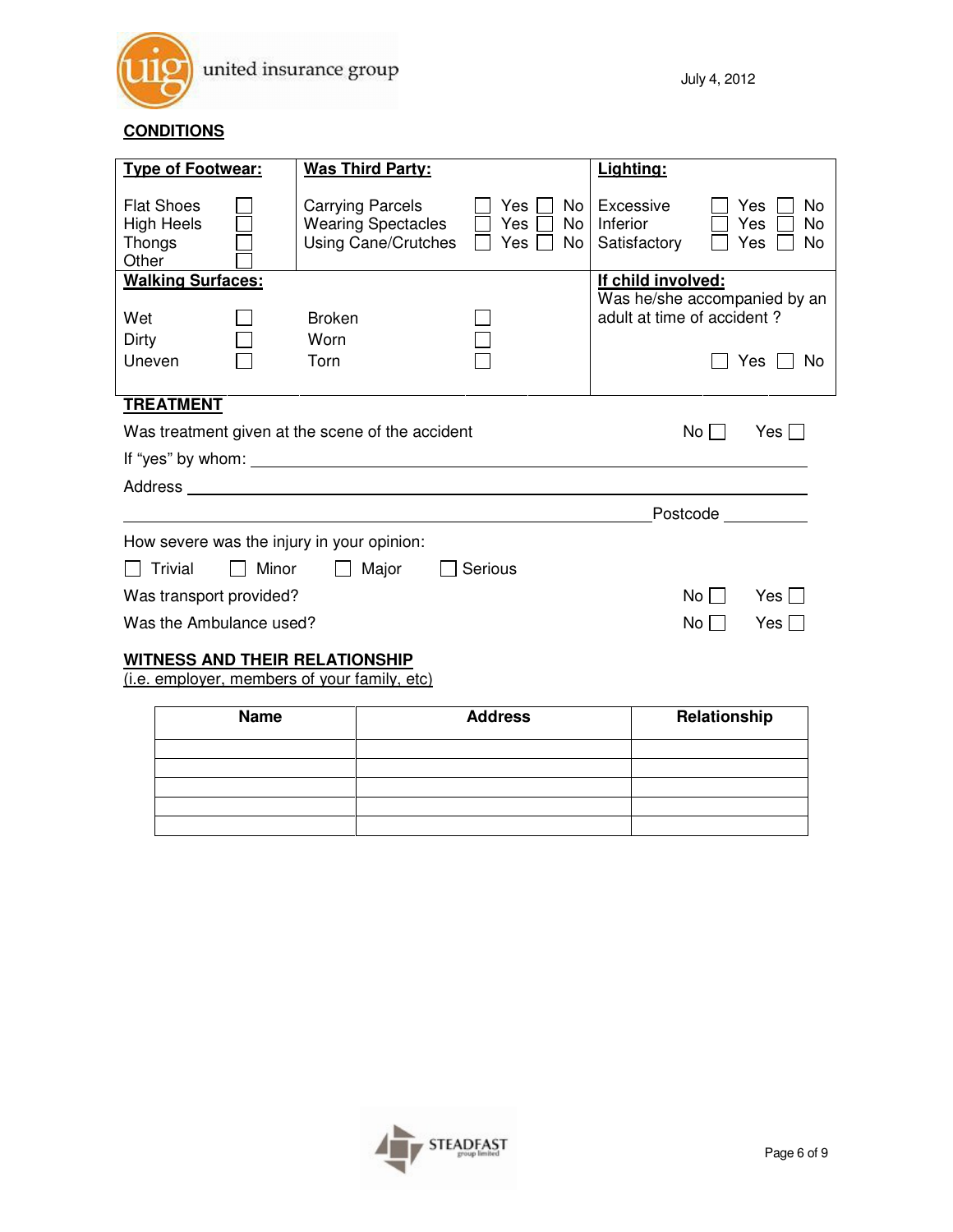

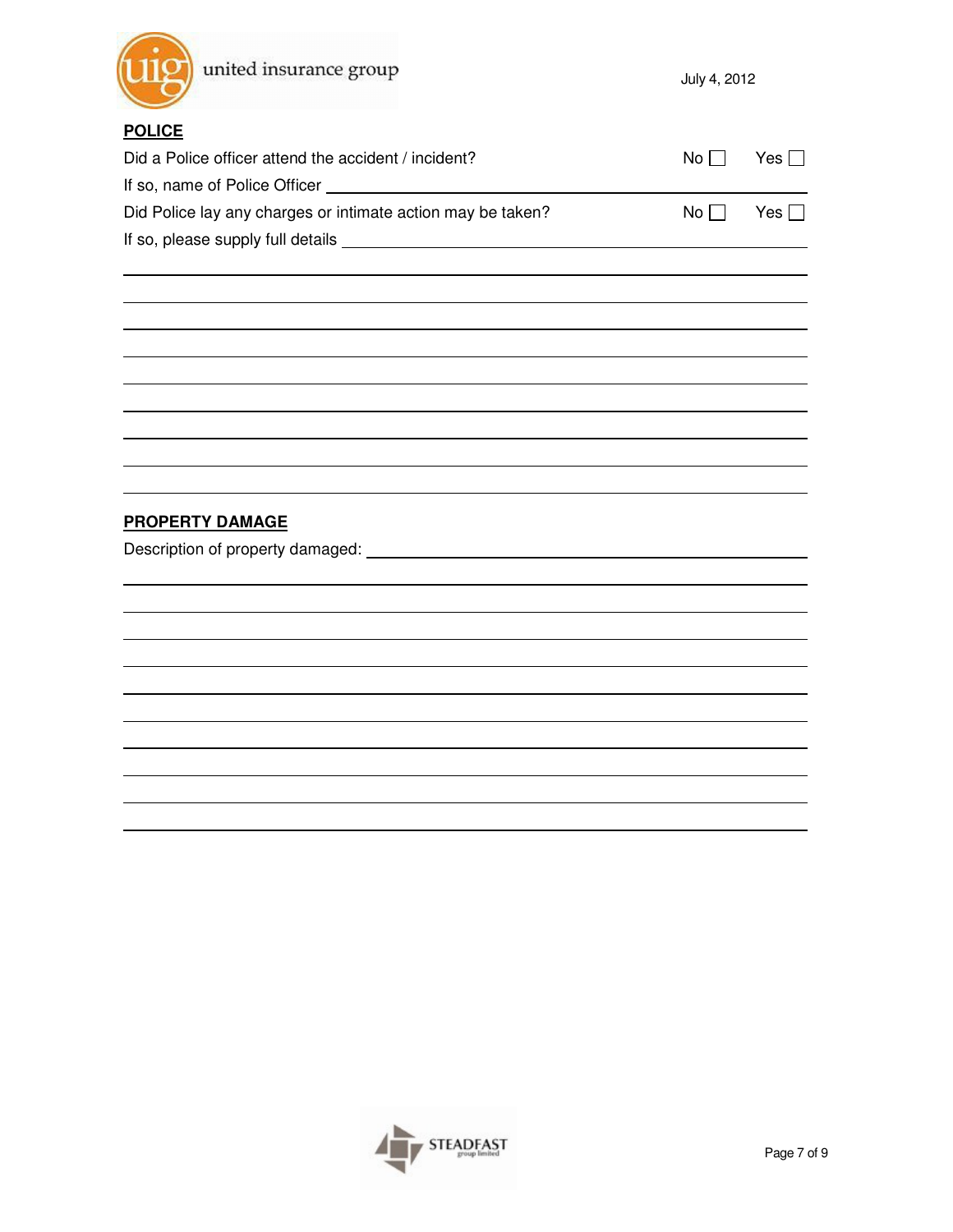

| <u> 1989 - John Stone, Amerikaansk politiker (</u> |                 |            |
|----------------------------------------------------|-----------------|------------|
|                                                    |                 |            |
|                                                    |                 |            |
|                                                    |                 |            |
|                                                    |                 |            |
|                                                    |                 |            |
|                                                    |                 |            |
|                                                    |                 |            |
|                                                    |                 |            |
|                                                    |                 |            |
|                                                    |                 |            |
| Has any demand for damage been made against you?   | No <sub>1</sub> | Yes $\Box$ |
| Please attach any demands.                         |                 |            |

**To avoid unnecessary delay in processing your claim, it is important that you attach documentation to support:** 

- **Ownership of all property claimed, e.g. Original invoices, owners manuals, photos, receipts, etc…**
- **The repair / replacement of your loss. e.g. Original invoices, receipts, etc… by trade suppliers / repairers – itemising the precise nature of their quotation or work under taken e.g. Size, model, type, age, hours, cost of labour, parts, prices…**